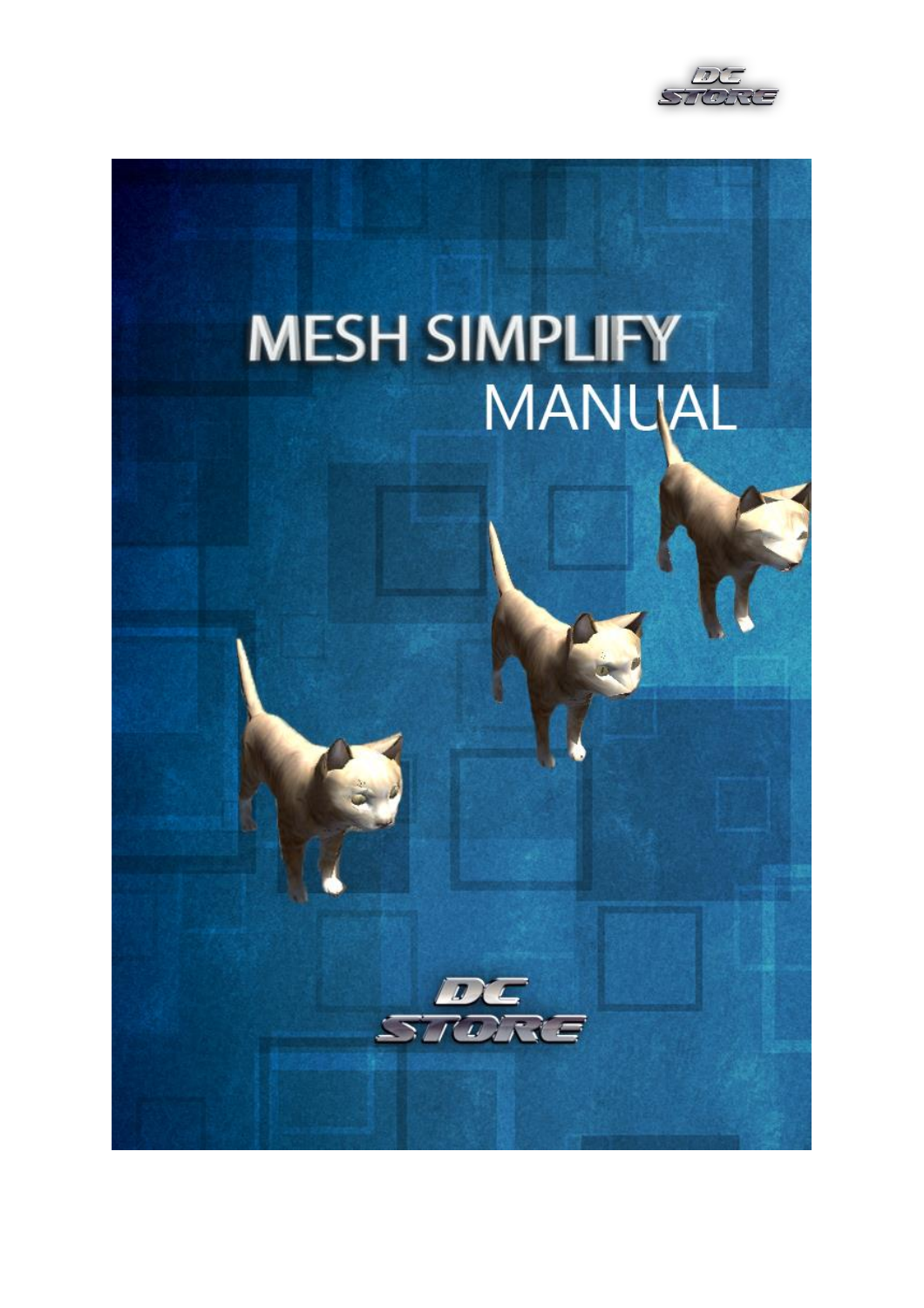

## **Contents**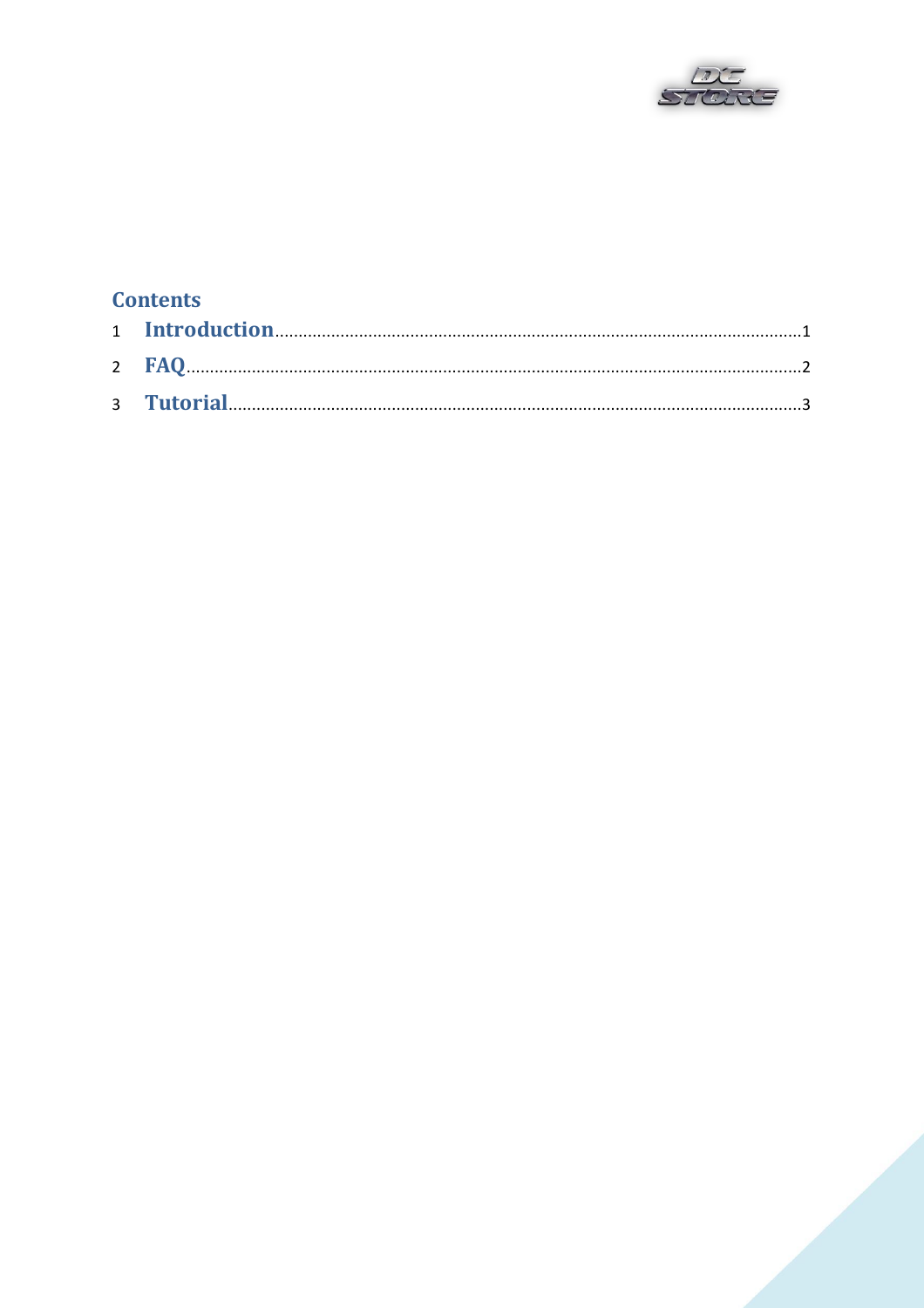

#### $\mathbf{1}$ **1 Introduction**

Mesh Simplify has been designed to satisfy the needs of mesh polygonization without using third party programs.

The products features are decimation , subdivision and the smoothing processes. It also comes with needed feature like decimation with targeting vertex count .

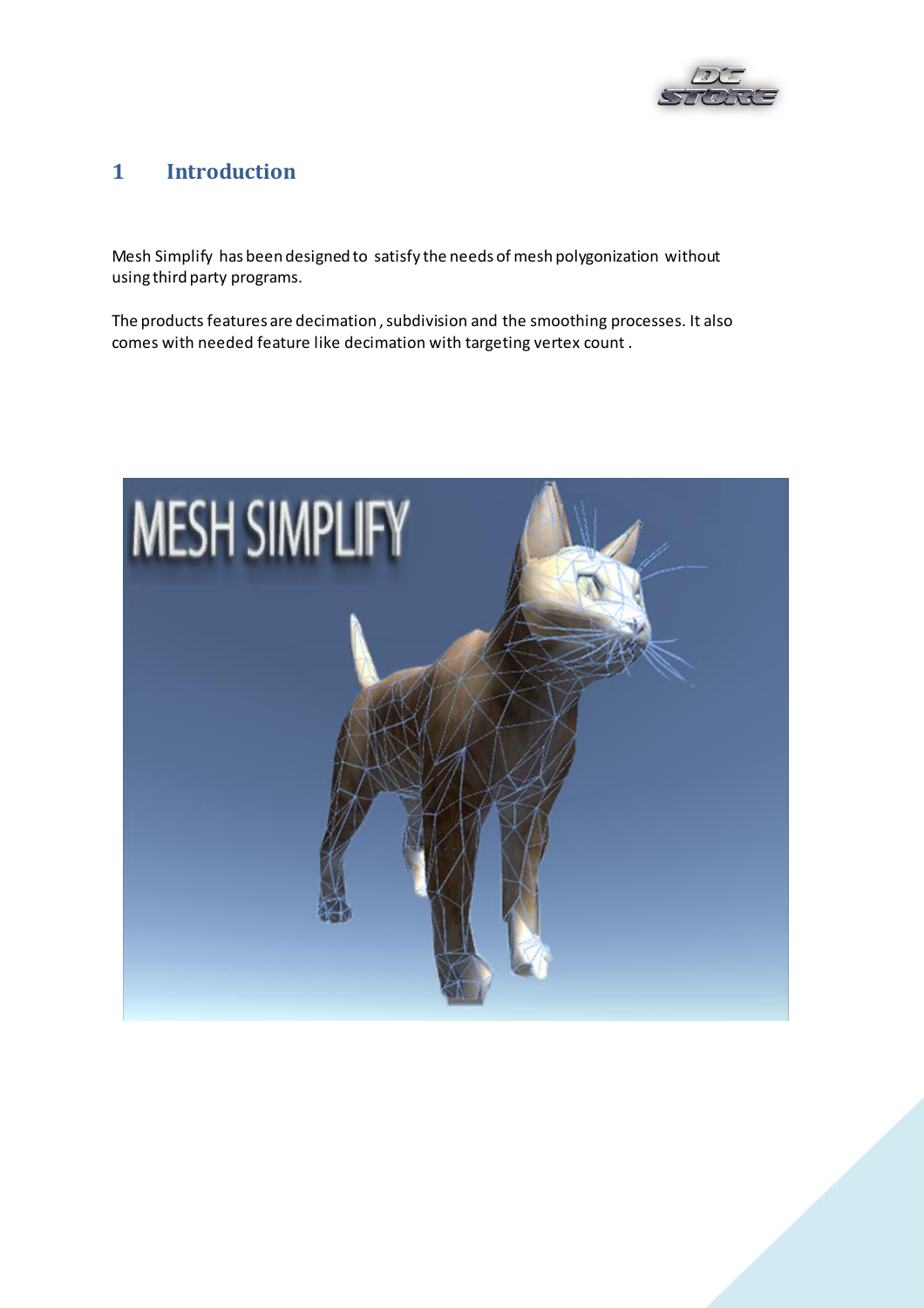

### **2 FAQ**

**Does it have save feature?**  Yes you can save your results as Unity Mesh , Prefab or .Obj.

### **What are the main objectives of the asset?**

It provides decimation , subdivision and smoothing processes.

#### **Does it target vertex count?**

 Yes you can target vertex count. But sometimes desired count has not corresponding Triangulation in this case algorithm makes some predictions and creates the closest desired mesh to user.

#### **Does it support runtime ?**

 No, this is an editor window and it is not optimized for runtime. Try ourruntime product in this case.

### **Can you tell about smoothing ?**

 There are two different smoothing options. The basic and the advanced you can try both of them to get you best result.

#### **Does it save prefabs ?**

Yes you can save as Unity Mesh , Prefab or .Obj.

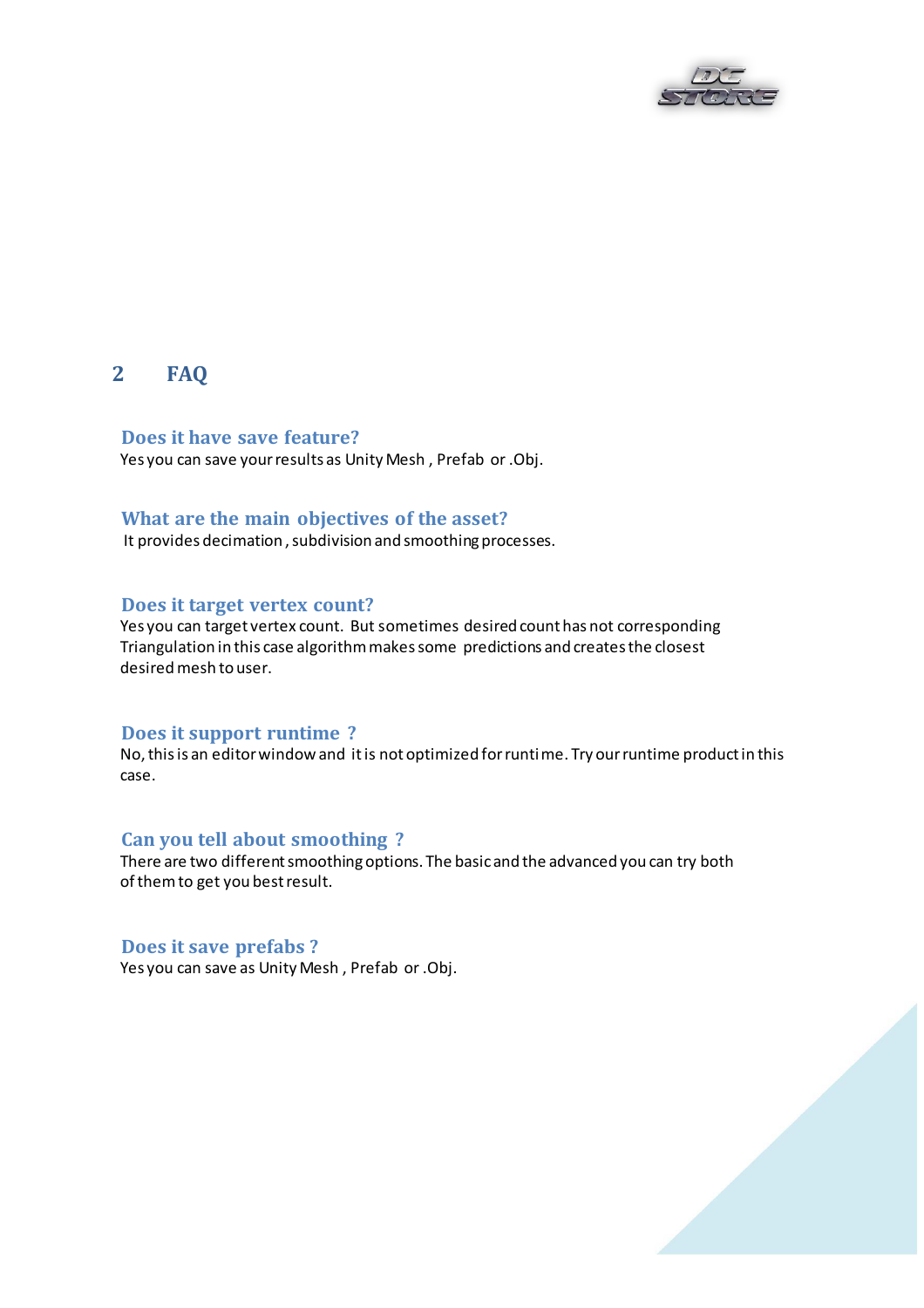

| mponent | Window <sub>1</sub> | Help            |                |                      |               |  |
|---------|---------------------|-----------------|----------------|----------------------|---------------|--|
| Pivot   |                     | Next Window     |                | Ctrl+Tab             |               |  |
|         |                     | Previous Window | Ctrl+Shift+Tab |                      |               |  |
|         | Layouts             |                 |                | ٠                    |               |  |
|         |                     | DC-Store        |                | ٠                    | Mesh Simplify |  |
|         |                     | Unity Services  |                | $Ctrl + 0$           |               |  |
|         | Scene               |                 |                | $Ctrl + 1$           |               |  |
|         | -                   |                 |                | $\sim$ $\sim$ $\sim$ |               |  |

### **3 Tutorial**

**Please find Mesh Simplifier plug-in at Window/Dc-Store/Mesh Simplier location. Now you will see a window for wating for assigned GameObject. Drag your GameObject to source field.**

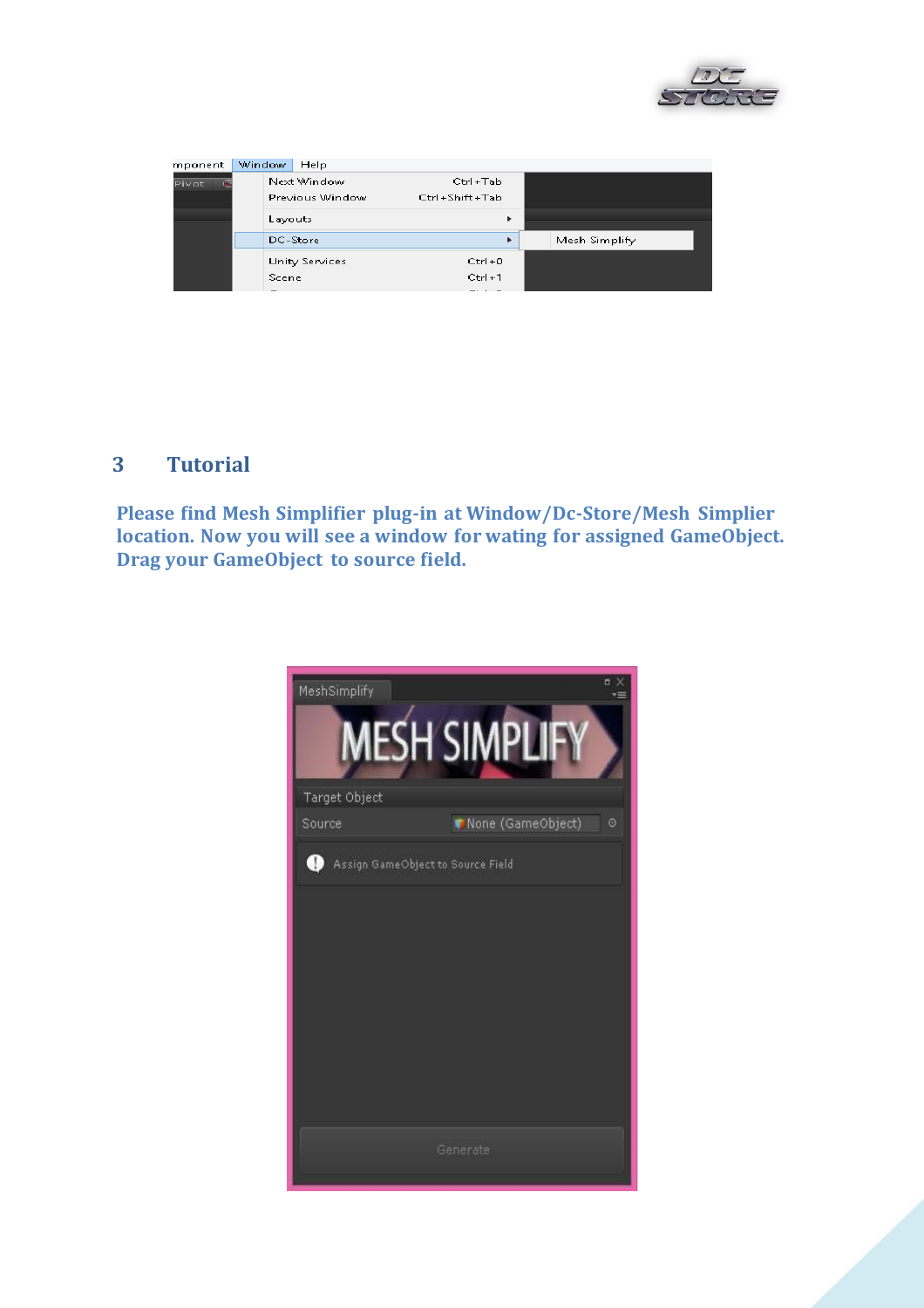

**After assigning the GameObject to source field you will see operation types And save option.** 

| MeshSimplify<br>Target Object                                                               | <b>MESH SIMPLI</b> |         |
|---------------------------------------------------------------------------------------------|--------------------|---------|
| Source                                                                                      | Catlast            | $\circ$ |
| Reset Object<br>Vertex Count:3279<br>Triangle Count:11862<br>Specifications                 | ▄                  |         |
| Save Result Mesh<br>Operation<br>Predefined Levels<br>Simplify Value<br>Target Vertex Count | Simplify<br>3      |         |
|                                                                                             | Generate           |         |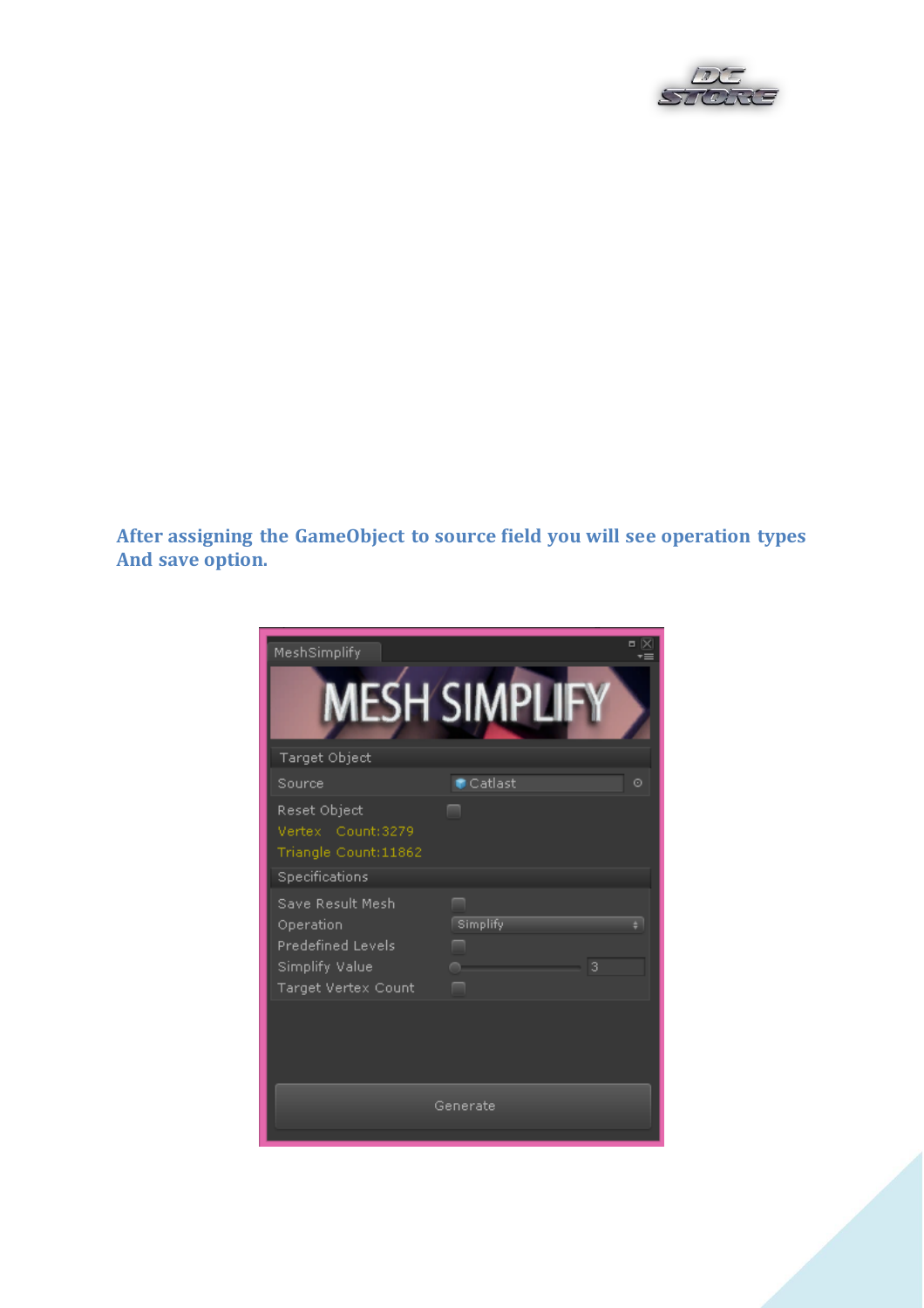

**Let's continue with decimation targeting vertex count. We will be choosing Simplify operation targeting 2500 vertex for Target Vertex Count.**



**This is our result mesh with the prefab in the demo scene.**

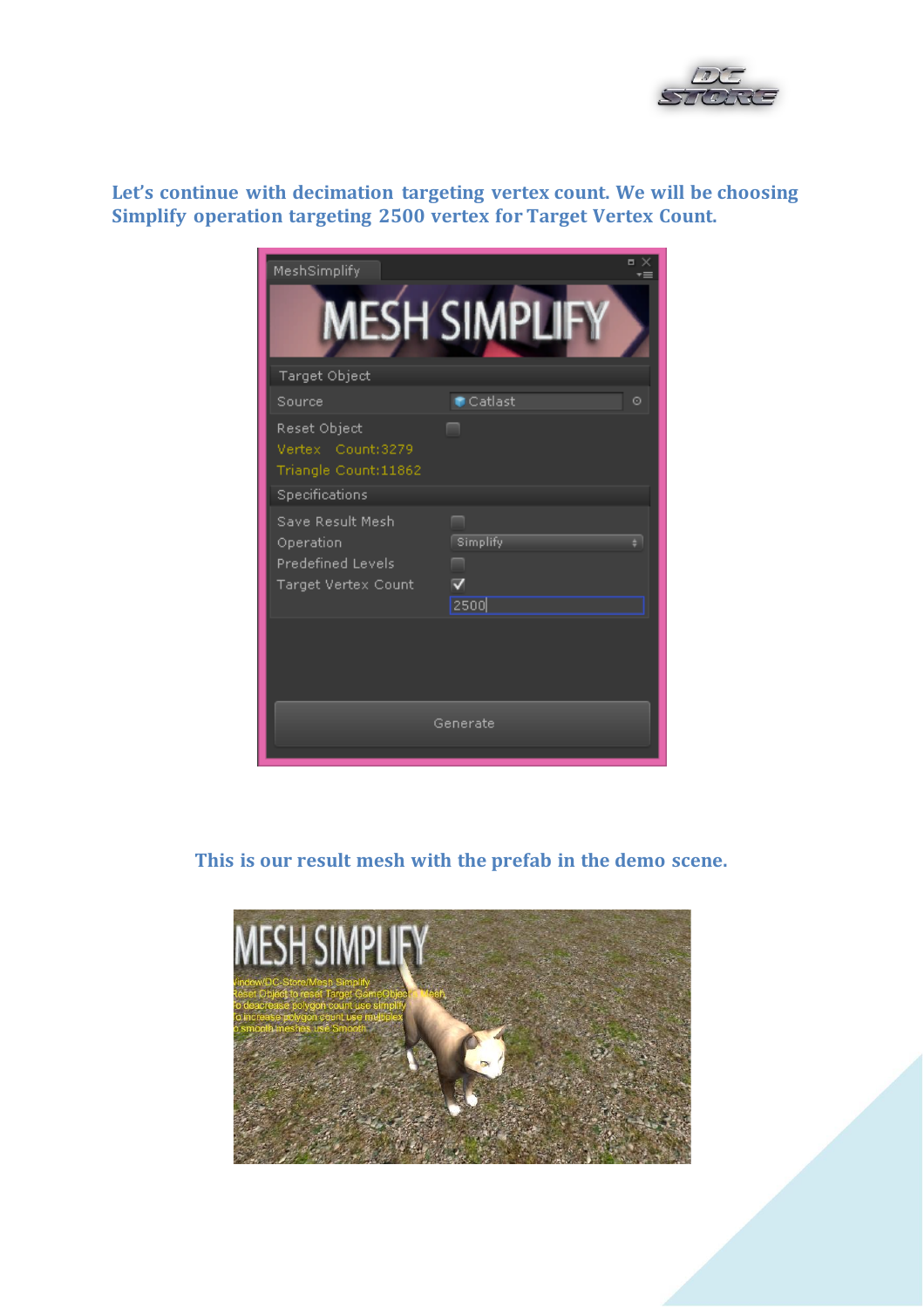

### **4 The Properties of the Plug-In:**

### **Properties Related to Save Process**

 **Save Result Mesh checkbox is the option to save our our Gameobject as Mesh , Prefab or Unity Mesh .**



**Operation dropdown list lets us to select desired mesh operation.**



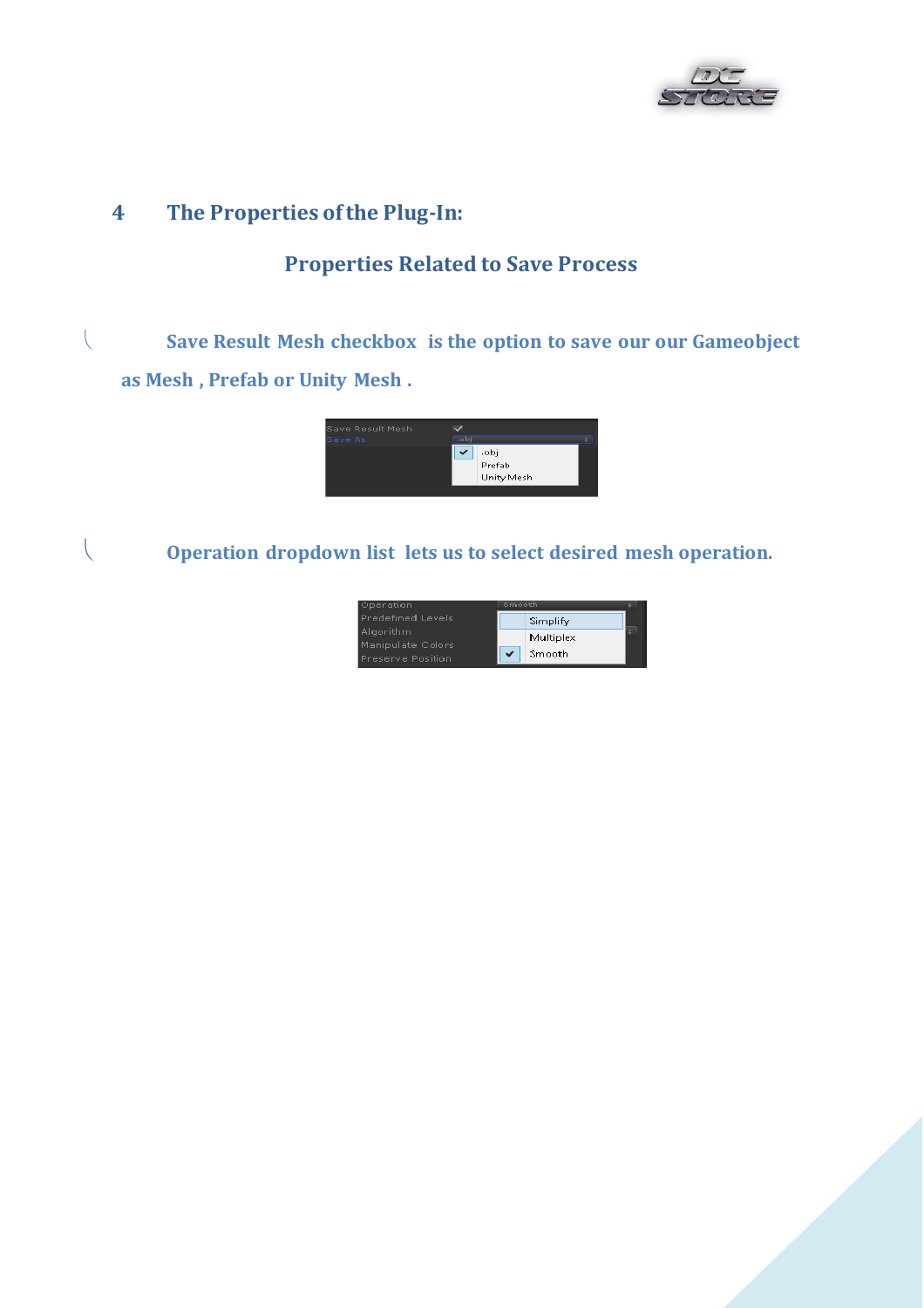

## **Properties Related to Simplification**



 **Target Vertex Count checkbox is the option to simplify meshes targeting vertex count.**

| Target Vertex Count |      |  |
|---------------------|------|--|
|                     | 2500 |  |
|                     |      |  |
|                     |      |  |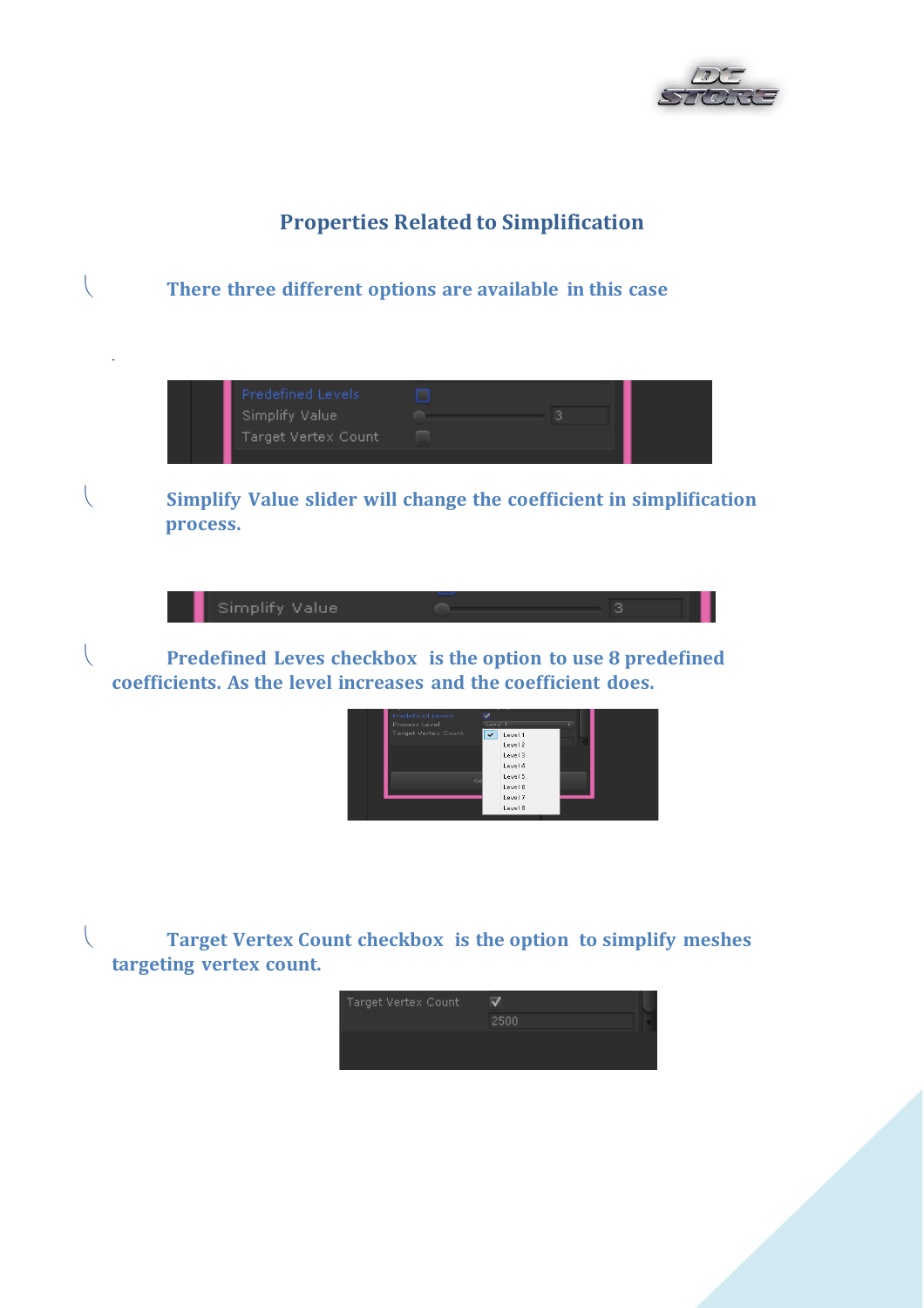

 **Target Vertex Count checkbox is the option to simplify meshes targeting vertex count.**



## **Properties Related to Multiplex(Subdivision)**

 **There is just an option in this case. It is the selection of predefined levels.**

| Save Result Mesh |                  |
|------------------|------------------|
| Operation        | <b>Multiplex</b> |
| Process Level    | Level 1          |
|                  |                  |
|                  |                  |

## **Properties Related to Smoothing**

 **There are four different options available in this case.**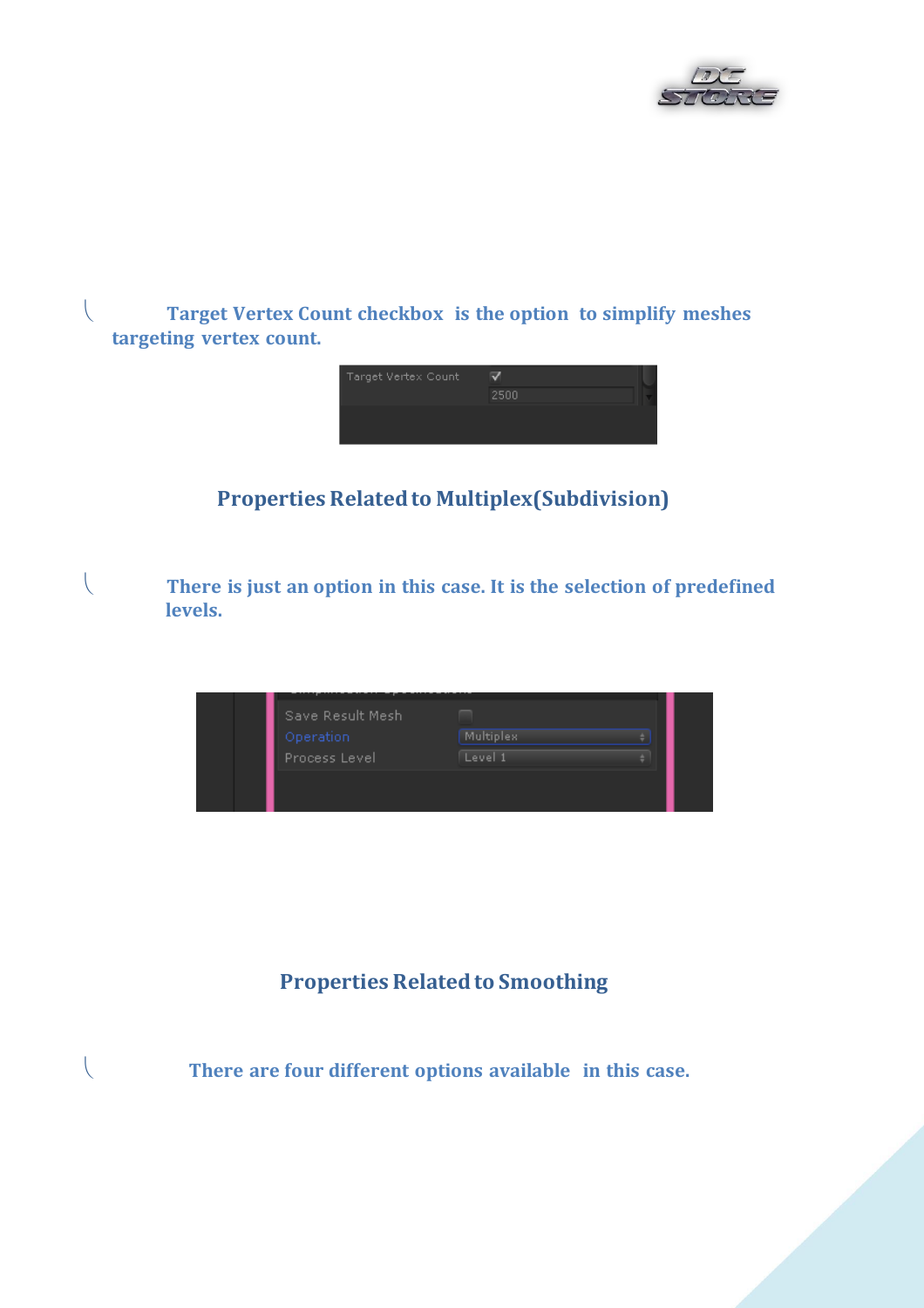

| Save Result Mesh         |                           |  |
|--------------------------|---------------------------|--|
| Operation                | Smooth                    |  |
| Algorithm                | <b>Advanced Smoothing</b> |  |
| Manipulate Colors        |                           |  |
| <b>Preserve Position</b> |                           |  |
| Process Level            | 1 أوربو ا                 |  |
|                          |                           |  |

 **The Algorithm dropdown list provides Basic Smoothing and advanced Smoothing options** 



 **Manipulate Colors Check Box enables color smoothing.** 



 **The smoothing with higher level coefficients sometimes effects objects original position and boundaries. For this reason preserve position disables the change in theobjects original position.**